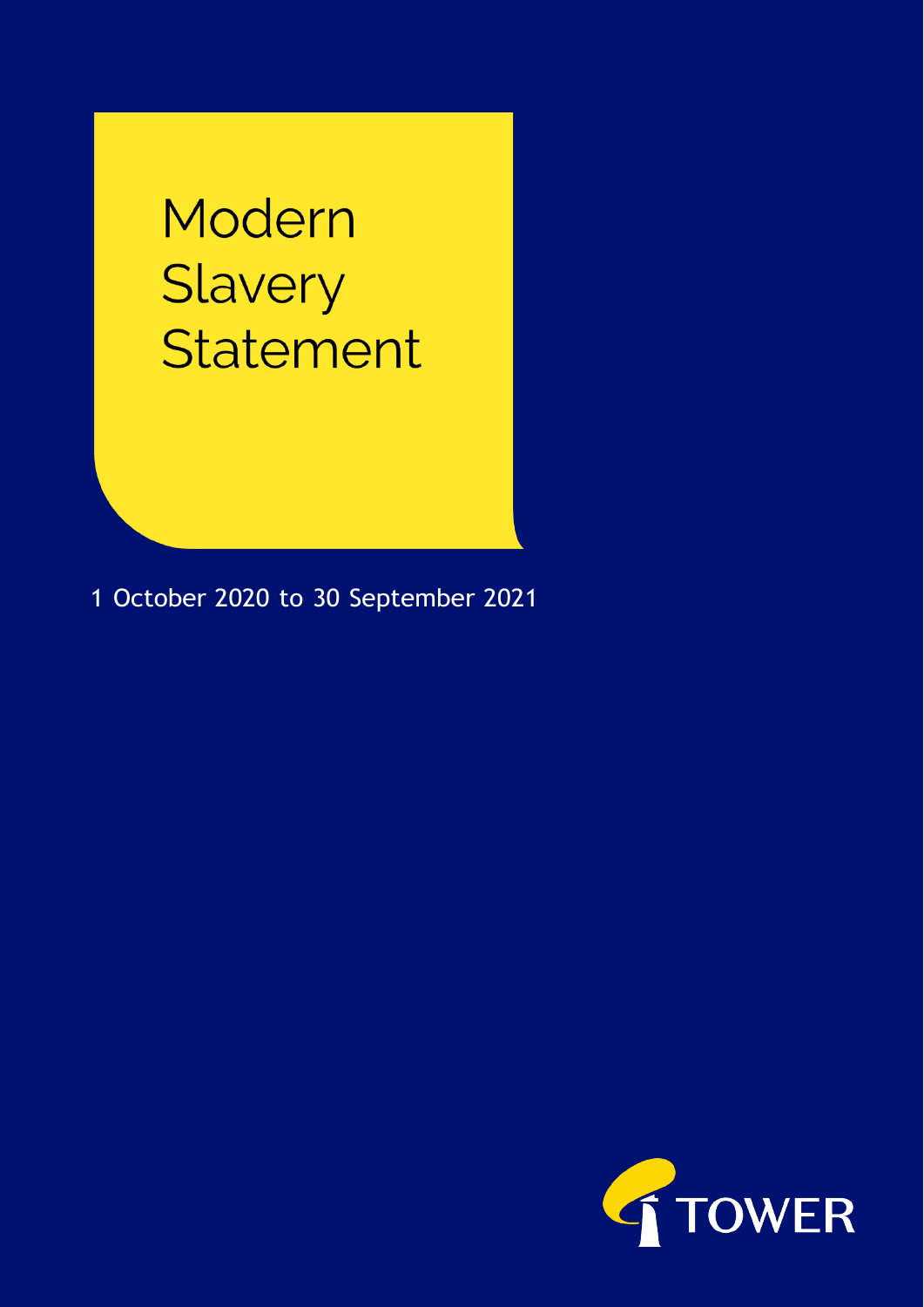# **Introduction**

### This Modern Slavery Statement has been prepared pursuant to the Australian Modern Slavery Act 2018, Commonwealth.

This Statement was approved by Tower's Board on 22 March 2022.

Michael Stiassny Chairman of Tower Limited Board

Tower's Modern Slavery Statement describes Tower, its operations and supply chain and outlines:

- Tower's approach to the identification of risks of Modern Slavery practices occurring within its operations and supply chain
- The actions taken to assess and address these risks
- The assessment of the effectiveness of actions to be taken to address Modern Slavery Risk

# **Our purpose**

"To inspire, shape and protect the future for the good of our customers and communities."

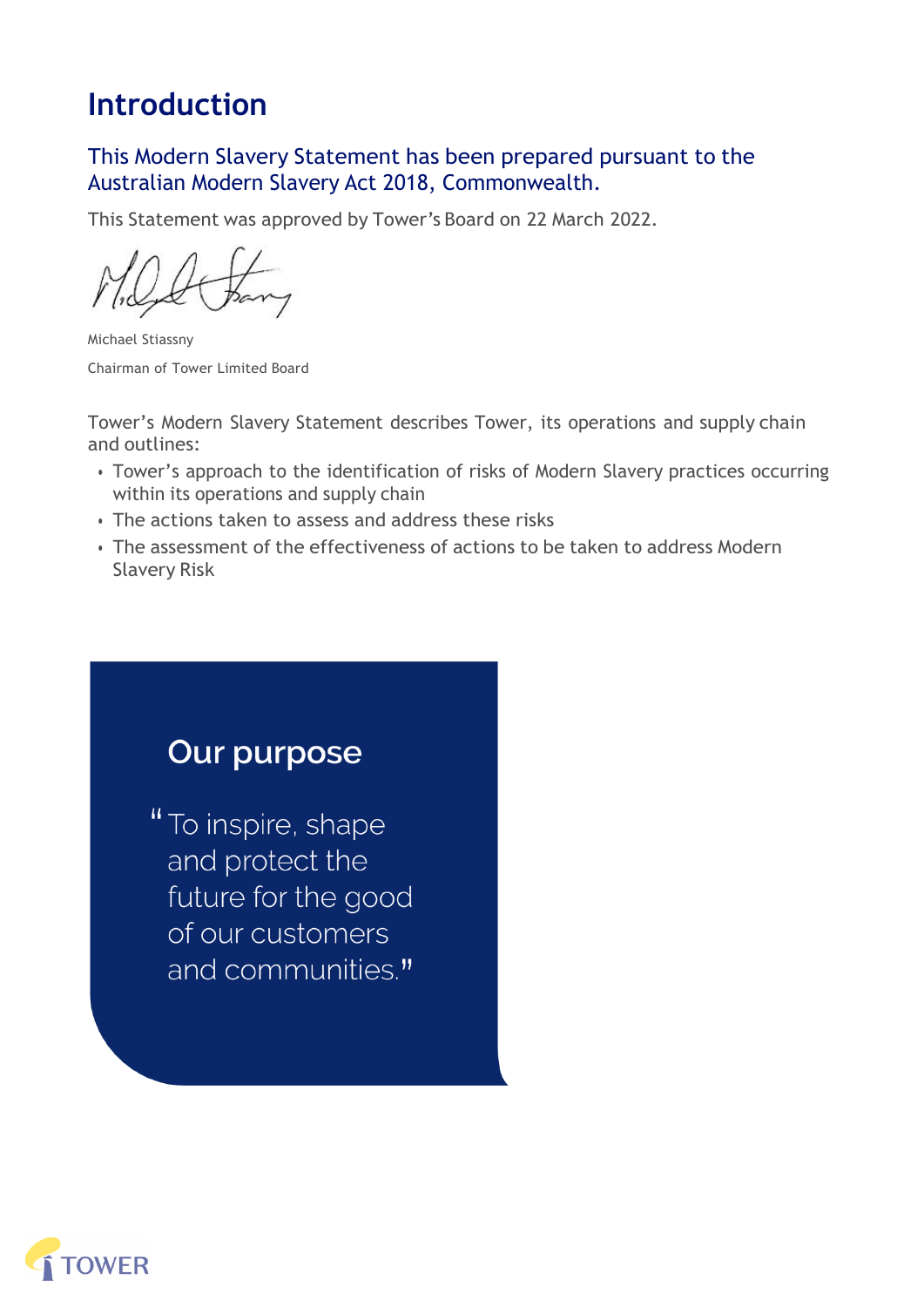# **About Tower**

Tower Limited is a publicly listed company on both the Australian Stock Exchange (Foreign Exempt Listing) and New Zealand Stock Exchange that operates in New Zealand and the Pacific Islands.

Tower is licensed to undertake general insurance business in New Zealand under the Insurance (Prudential Supervision) Act 2010 (IPSA). Tower is required to comply with the requirements of IPSA. Tower's compliance is regulated by the Reserve Bank of New Zealand. Tower is also regulated in respect of financial conduct by the Financial Markets Authority. Tower issues and promotes general insurance products in New Zealand and the Pacific Islands. Tower's annual turnover for the 2021 reporting period was NZ\$404 million.

#### **Tower has 11 subsidiaries:**



Tower Limited (Solomon Islands Branch)

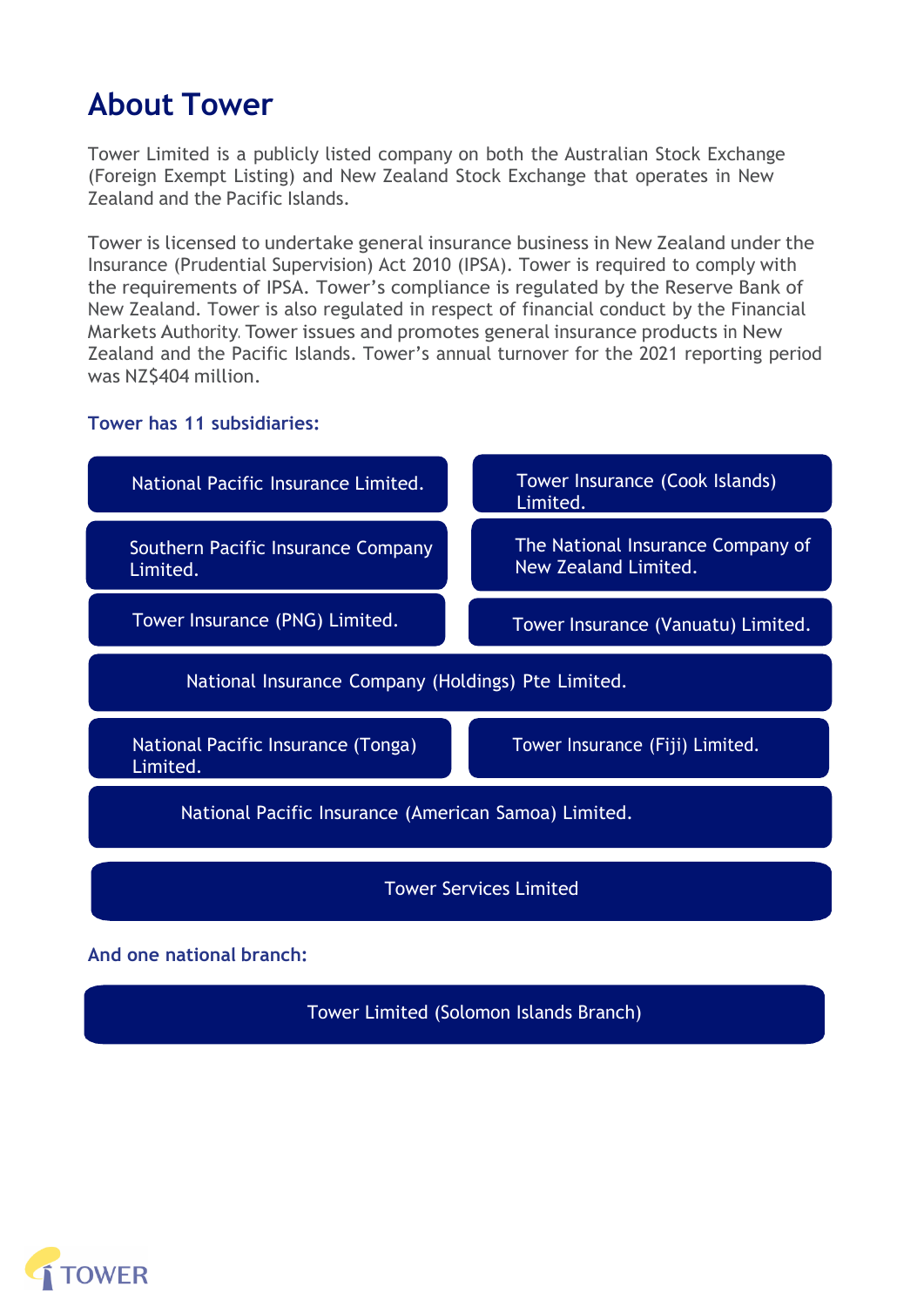# **Tower Limited's Structure, Operations and Supply Chains**

# Corporate Governance



The Tower Board is committed to achieving the highest standards of corporate governance, ethical behavior, and accountability and has implemented corporate governance practices that are compliant. Where developments arise in corporate governance, the Board reviews Tower's practices and incorporates change where appropriate.

Tower complies with the FMA and RBNZ guidelines on corporate governance, in addition to, the NZX Listing Rules and NZX Corporate Governance Code.

# Tower Operations



Tower provides general insurance products to its customer base. The principal activities Tower undertakes to carry on its business include:

- **Sales**
- Administration
- Product Development and Underwriting
- Customer Servicing
- Claims Management
- Professional services such as Legal, Accounting, Risk and Compliance, Human Resources, Actuarial
- Capital Management

At the end of the reporting period, Tower employed 778 direct employees in locations across New Zealand and the Pacific. The majority of Tower's workforce is considered to be skilled or highly skilled personnel. Tower complies with its employment obligations, including those relating to the Workplace Health and Safety Act 2015, the Employment Relations Act 2000 and the Human Rights Act 1993.

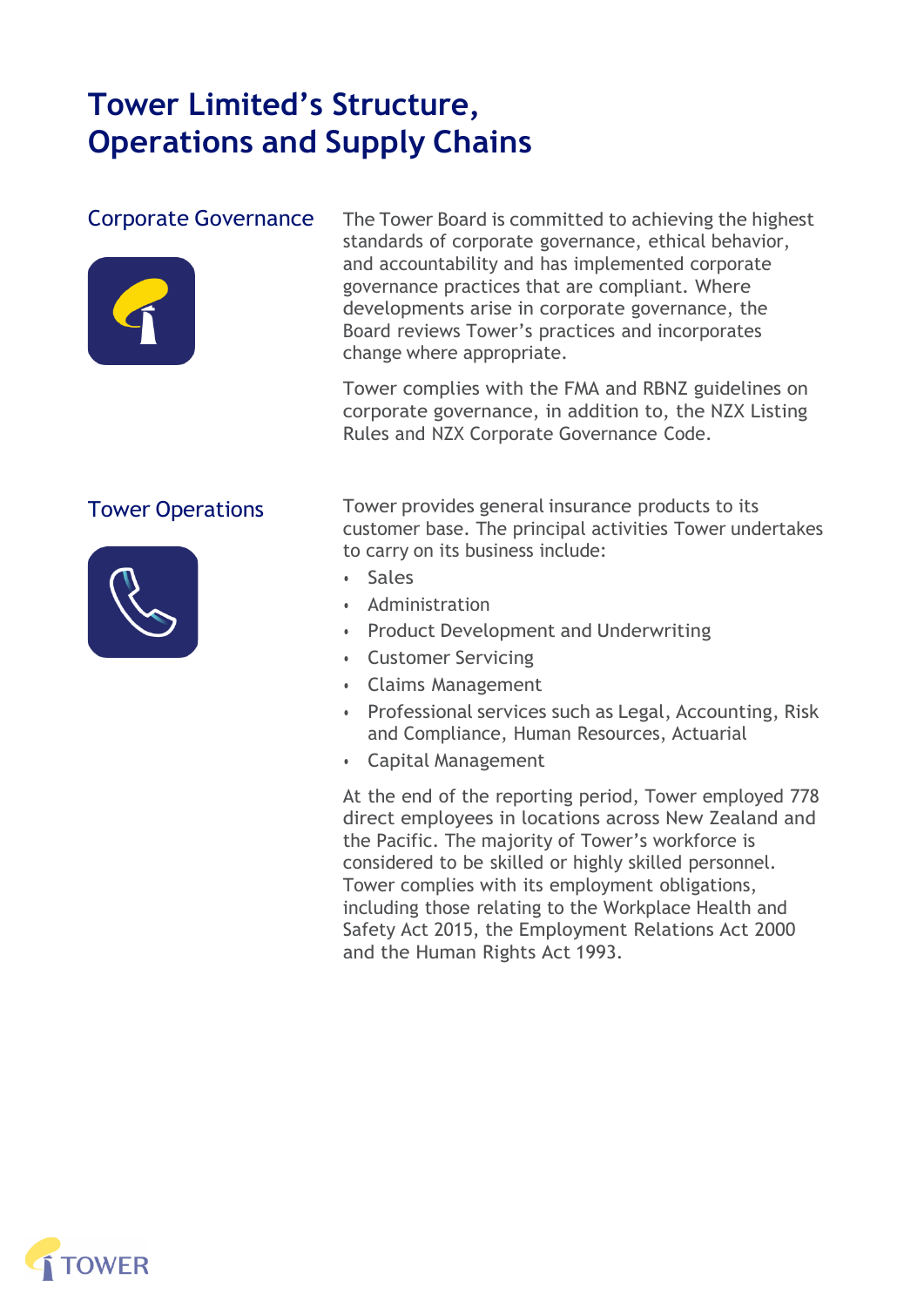### Tower Operations *continued*

Tower has a Code of Ethics Policy which has been approved by its Board. The Code of Ethics Policy sets out the minimum standards of conduct and behavior that Tower Limited, and any subsidiary or related Tower company expects of its directors, executives, employees and contractors (collectively) in all their business dealings. The purpose of the Code of Ethics Policy is to protect and uphold Tower's values by promoting ethical and responsible conduct. In doing this, Tower enhances its reputational integrity, identifies and manages any potential risks, increases investor and customer confidence, and promotes confidence in the New Zealand financial service industry. This Code of Ethics Policy is available on Tower's website.

Key Tower processes that mitigate potential modern slavery risks are:

- The presence of a formalised whistleblowing process
- Activities ensuring employees are safe and their health and wellbeing is taken care of
- Ensuring that employees are aware of their responsibility to behave in a way that is not dishonest, illegal, fraudulent, corrupt, or unethical
- All Tower employees and internal processes are subject to Tower's Risk Appetite Statement and Risk Management Programme.

# Tower Supply Chain



For Tower to provide its products (being general insurance products) it utilises the products and services of third parties. This includes products and services sourced in both New Zealand or overseas and extends beyond direct Suppliers.

Tower's supply chain includes Suppliers who provide the following:

- Products and Services procured in Tower's claims settlement processes
- IT hardware
- Stationary and other office essentials
- Uniforms (in the Pacific)
- Investment services

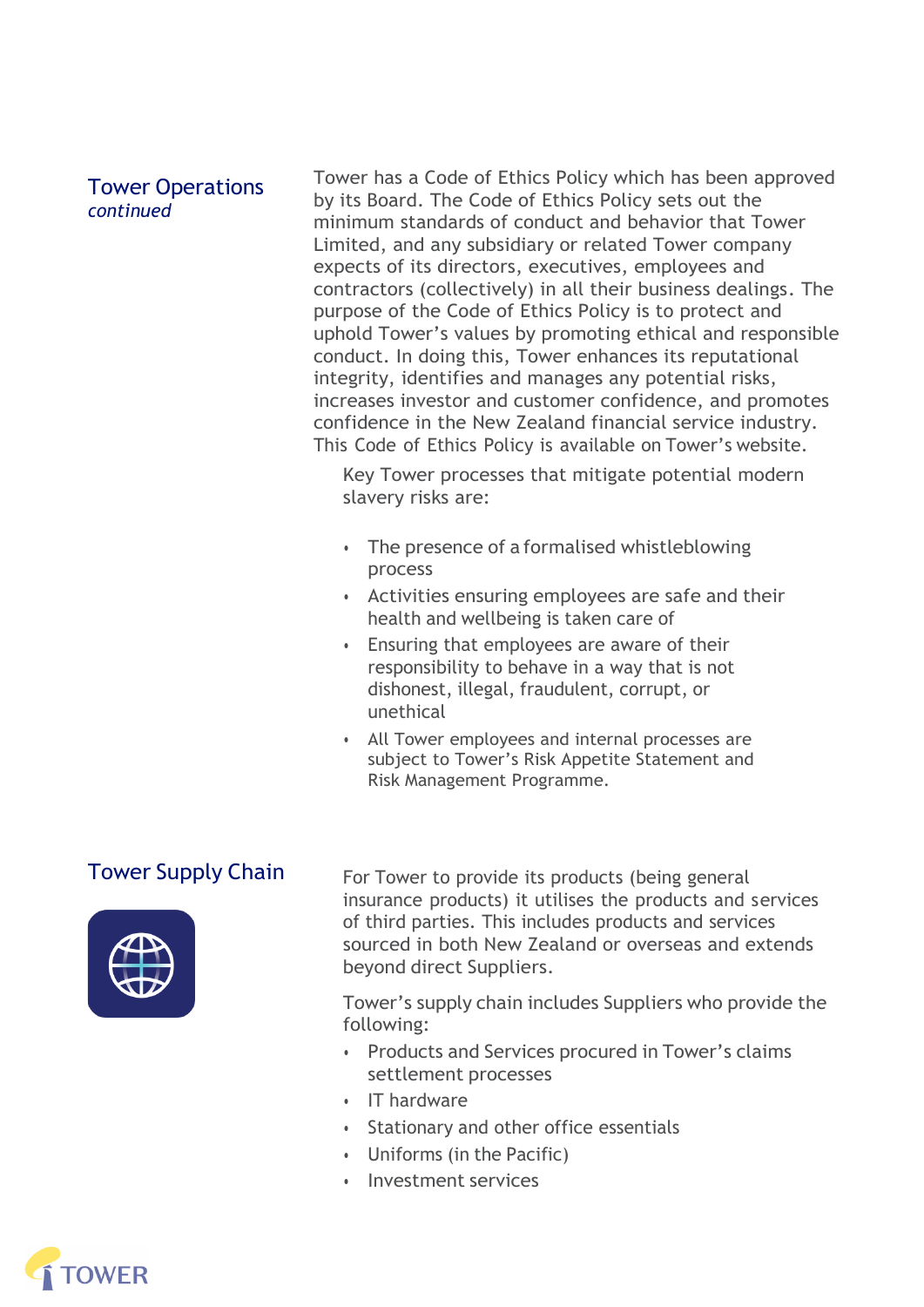# **Methodology applied to the ongoing mitigation of risks at Tower**

In 2020 Tower procured an external advisor and established a cross functional working group to execute Tower's action plan for the ongoing identification and mitigation of modern slavery risk. The working group meets regularly and is comprised of representatives from:

- Legal
- Risk, Compliance and Conduct (New Zealand and Pacific)
- Finance (New Zealand and Pacific)
- Procurement (New Zealand and Pacific)
- Tower Pacific
- People & Culture
- IT

#### Key risk factors:



Tower has identified the following areas in its operations which have the potential for Modern Slavery risk:

- Investments
- House claims Suppliers (New Zealand and Pacific)
- Motor claims Suppliers (New Zealand and Pacific Islands)
- Contents claims Suppliers (New Zealand and Pacific Islands)
- Facilities management (New Zealand and Pacific Islands)
- Settlements, in lieu of repair, of house and motor claims (New Zealand and Pacific Islands)
- Staffing (Pacific Islands)

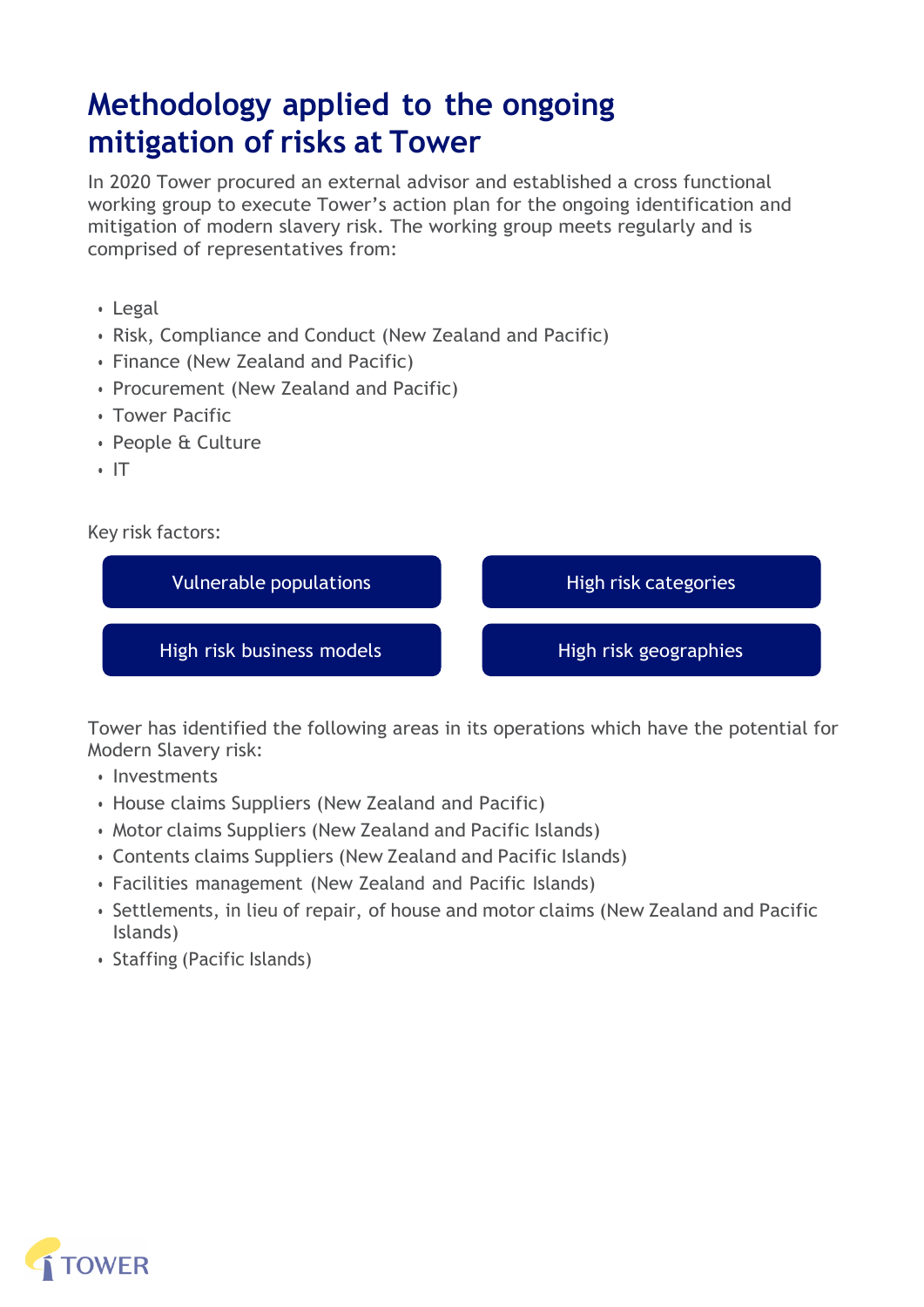#### **Investments**



Tower has one investment portfolio managed by an external New Zealand funds manager. Tower's investments are restricted to high-grade domestic or international government, quasi-government bonds, and corporate bonds or cash.

Tower's assessment of this risk is low in relation to any Modern Slavery practices with connection to its current investment portfolio. Towers investment strategy is governed by Towers Risk Appetite Statement and Towers financial investment policies.

# House claims suppliers (New Zealand and the Pacific)



Tower supports its customers in limited circumstances in providing end to end management of house insurance claims. As a result, Tower can be involved in procuring property and construction services. Tower may engage construction industry Suppliers, usually through reinstatement companies to complete building projects.

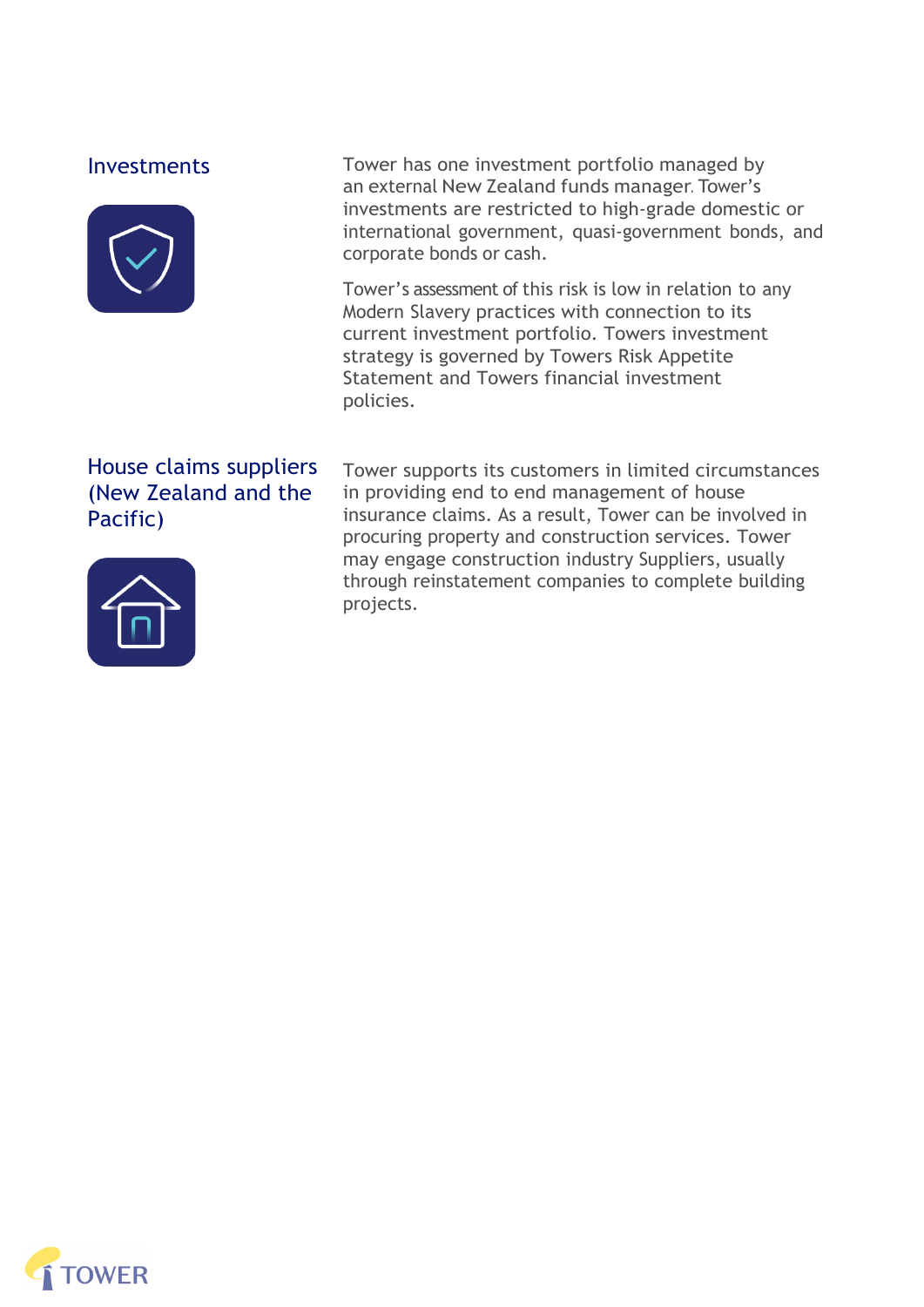### House claims suppliers (New Zealand and the Pacific) *continued*

### Motor claims suppliers (New Zealand and the Pacific)



# Contents claims suppliers (NZ & Pacific Islands)



### Facilities management (New Zealand and the Pacific)



Tower has a select group of Suppliers for much of the work required, but there are high volumes of work going to these Suppliers.

House claims Suppliers are associated with several Modern Slavery risk factors, chief among them being that the property and construction industry is documented as utilising a base-skilled labour force and also that the raw materials utilised in construction may be linked to Modern Slavery practices.

As with house insurance claims management, in managing motor vehicle insurance claims Tower utilises preferred motor vehicle repairs and motor vehicle service providers to replace or repair motor vehicles in New Zealand and the Pacific Islands. Motor vehicle claims Suppliers may be associated with Modern Slavery risk factors, including use of migrant and baseskilled workers who are involved in towing, panelbeating, glass replacement and roadside assistance. Such workers may not be aware of employment laws and may be considered at a higher risk of being subjected to Modern Slavery practices.

Tower procures a wide variety of consumer products for its customers to replace their personal contents when required for a claim. Commonly procured consumer products such as furniture, IT hardware and electronics are considered to be 'high risk' for links to Modern Slavery. These consumer goods can be made using raw materials that are often sourced and manufactured in high-risk geographies.

Tower utilises building maintenance and repairs Services for its various commercial buildings across NewZealand and the Pacific. Facilities management may be subject to Modern Slavery risk factors such as:

• Building maintenance and repair Services are a known high-risk category for Modern Slavery due to the intersection between vulnerable populations in the workforce and the common business model of outsourcing these services and sub-contracting within the industry itself. In respect of the Pacific Islands,

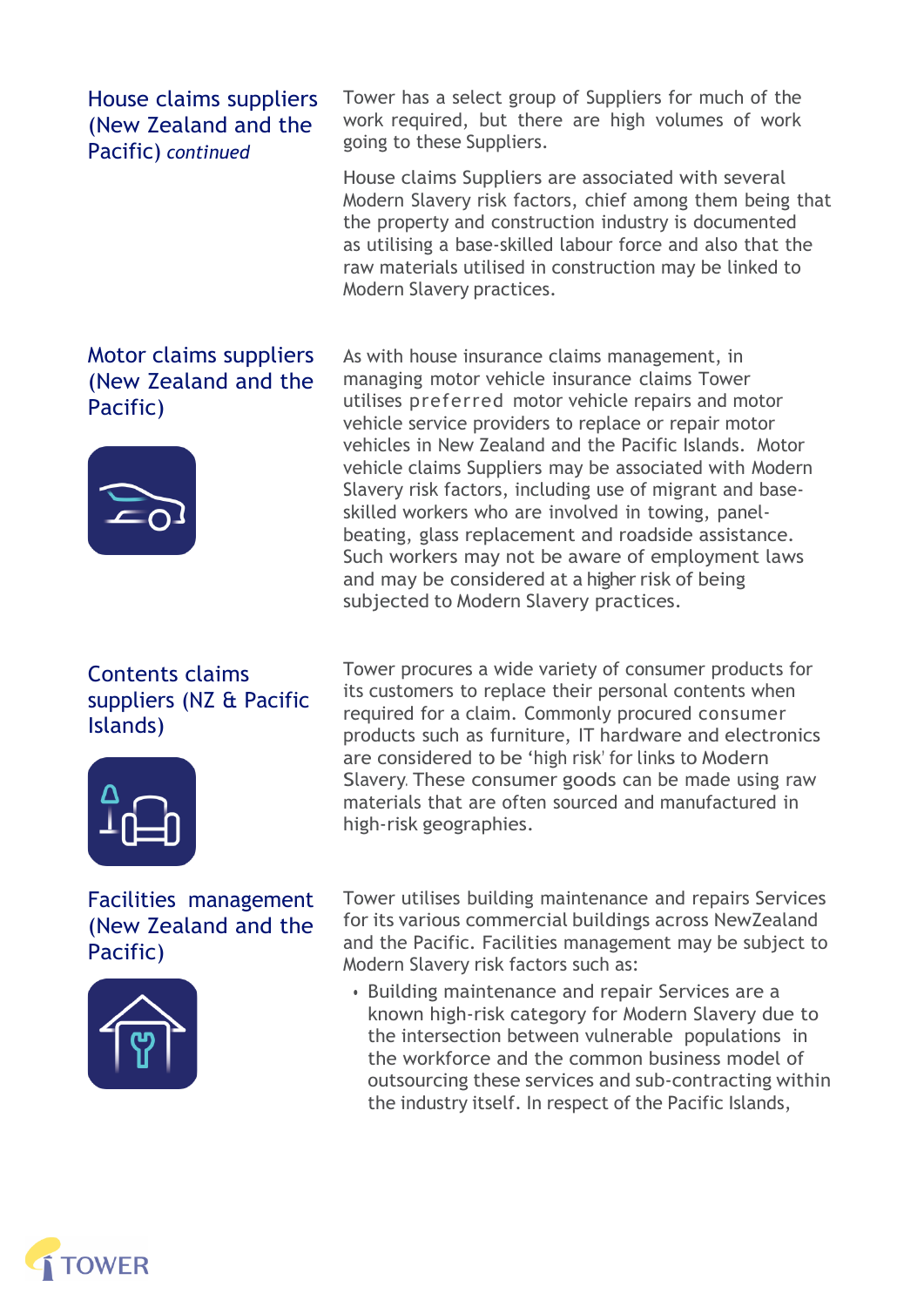# Facilities management (New Zealand and the Pacific) *continued*

such Services are procured in regional and remote locations and by comparison to the New Zealand Tower operations, the risk may be higher.

- In some circumstances, Tower has decentralised procurement decisions relating to facilities management in the Pacific to thecountry leaders.
- There is notable regional migration within Pacific Island nations. The acceptability of payment of wages in cash may result in Tower not having oversight over workers having their visa conditions or work rights respected within Towers supply chain operations.

Settlements, in lieu of repair of'house' and 'motor' claims (New Zealandand the Pacific)



In limited circumstances, Tower may not procure claims services directly on behalf of its customers. Tower may settle a claim through payments directly to the customer, in lieu of repair, allowing the customer to choose a supplier outside of Towers approved Supplier network. Tower does not provide claim settlement payments directly to suppliers in these circumstances. Where Tower makes payments directly to customers the payments could unwittingly contribute to Modern Slavery practices when customers use suppliers of their choosing.

### Staffing (Pacific Islands)



There is a risk that due to the geographical remoteness of Tower's Pacific Islands, and differences in cultural norms, supplier sourced contingent workforce could be used within Tower's operations for base-skill tasks such as administrative, cleaning and security roles without the usual protections being in place. This could contribute to Modern Slavery Risk.

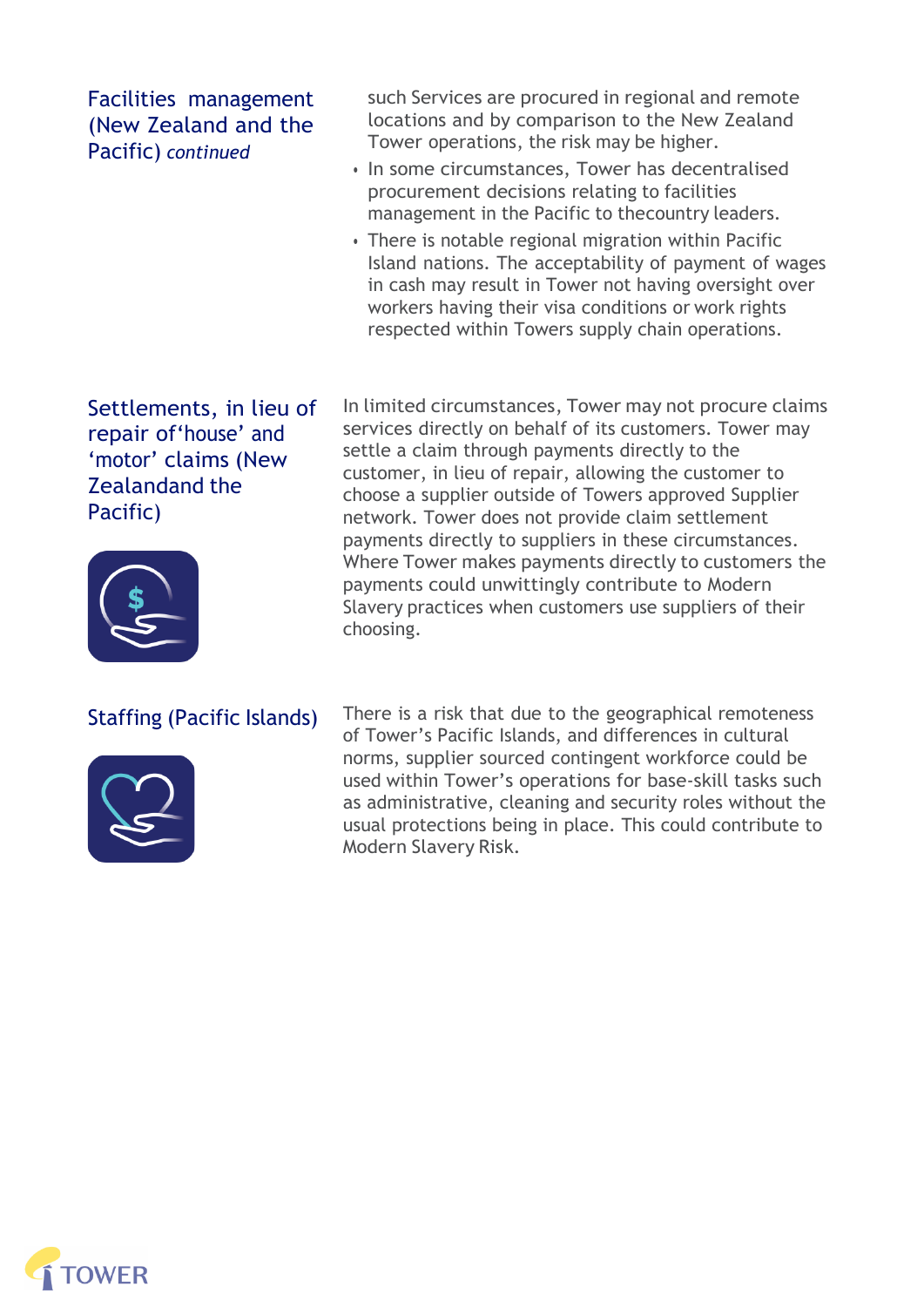For the 2021 reporting period Tower has provided an update to the actions identified in its 2020 Modern Slavery Statement. The updates highlight Tower's commitment to developing maturity in managing and mitigating its Modern Slavery Risk.

| <b>Tower's Modern Slavery Action Plan</b> |                                                                                                                                                                                                                                        |                                                                                                                                                                                                                                                                                                                                                                   |
|-------------------------------------------|----------------------------------------------------------------------------------------------------------------------------------------------------------------------------------------------------------------------------------------|-------------------------------------------------------------------------------------------------------------------------------------------------------------------------------------------------------------------------------------------------------------------------------------------------------------------------------------------------------------------|
| <b>Action Item</b>                        | Description                                                                                                                                                                                                                            | <b>Progress Update</b>                                                                                                                                                                                                                                                                                                                                            |
| <b>Risk assessment</b>                    | Conduct a risk assessment and<br>further investigations in the areas<br>identified above as having a<br>number of Modern Slavery key<br>risk factors associated                                                                        | Progressing.<br>Tower is introducing Modern<br>Slavery Risk assessments into its NZ<br>& Pacific Procurement onboarding<br>procedures for its suppliers and<br>vendors, covering both new and<br>renewal supplier agreements.                                                                                                                                     |
| <b>Education</b>                          | Provide education on Modern<br>Slavery to the areas of the<br>business who will serve as the<br>first line of defence against<br>Modern Slavery risk within Towers<br>operations and supply chain                                      | Progressing.<br>Tower has introduced a dedicated<br>internal online support and<br>awareness page for Modern Slavery<br>to support internal business units<br>with Modern Slavery requirements<br>and processes.<br>Tower's suppliers are provided with<br>a learning resource to uplift their<br>knowledge of Tower's applicable<br>Modern Slavery requirements. |
| <b>Supplier Code of</b><br>Conduct        | Work with relevant stakeholders<br>to create a Supplier Code of<br>Conduct                                                                                                                                                             | Progressing.<br>Tower is progressing with the<br>creation of Supplier Code of<br>Conduct, as part of an overall<br>third-party risk framework                                                                                                                                                                                                                     |
| Contractual<br>provisions                 | Review Supplier agreements and<br>draft appropriate clause(s) to put<br>in place contractual provisions to<br>mitigate some of the Modern<br>Slavery supply chain risk in<br>relation to our contractors and<br>their subcontractor(s) | Completed.<br>Tower's Supplier agreements have<br>the relevant legal contractual<br>provisions to ensure adherence to<br>applicable laws and obligations<br>around Tower Limited operations.                                                                                                                                                                      |
| <b>Research suppliers</b>                 | Conduct a deep dive into Tower's<br>major retail suppliers responsible<br>sourcing programs and assess<br>their risks of Modern Slavery.                                                                                               | Still to be actioned.<br>Progress updates will follow in the<br>next iteration of Tower's Modern<br>Slavery Statement.                                                                                                                                                                                                                                            |
| <b>Pacific Islands</b>                    | Liaise with Pacific Islands<br>stakeholders to determine<br>appropriate controls for Pacific<br>Islands                                                                                                                                | Progressing.<br>Tower is introducing Modern<br>Slavery risk assessments into its<br>Pacific Procurement onboarding<br>procedures.                                                                                                                                                                                                                                 |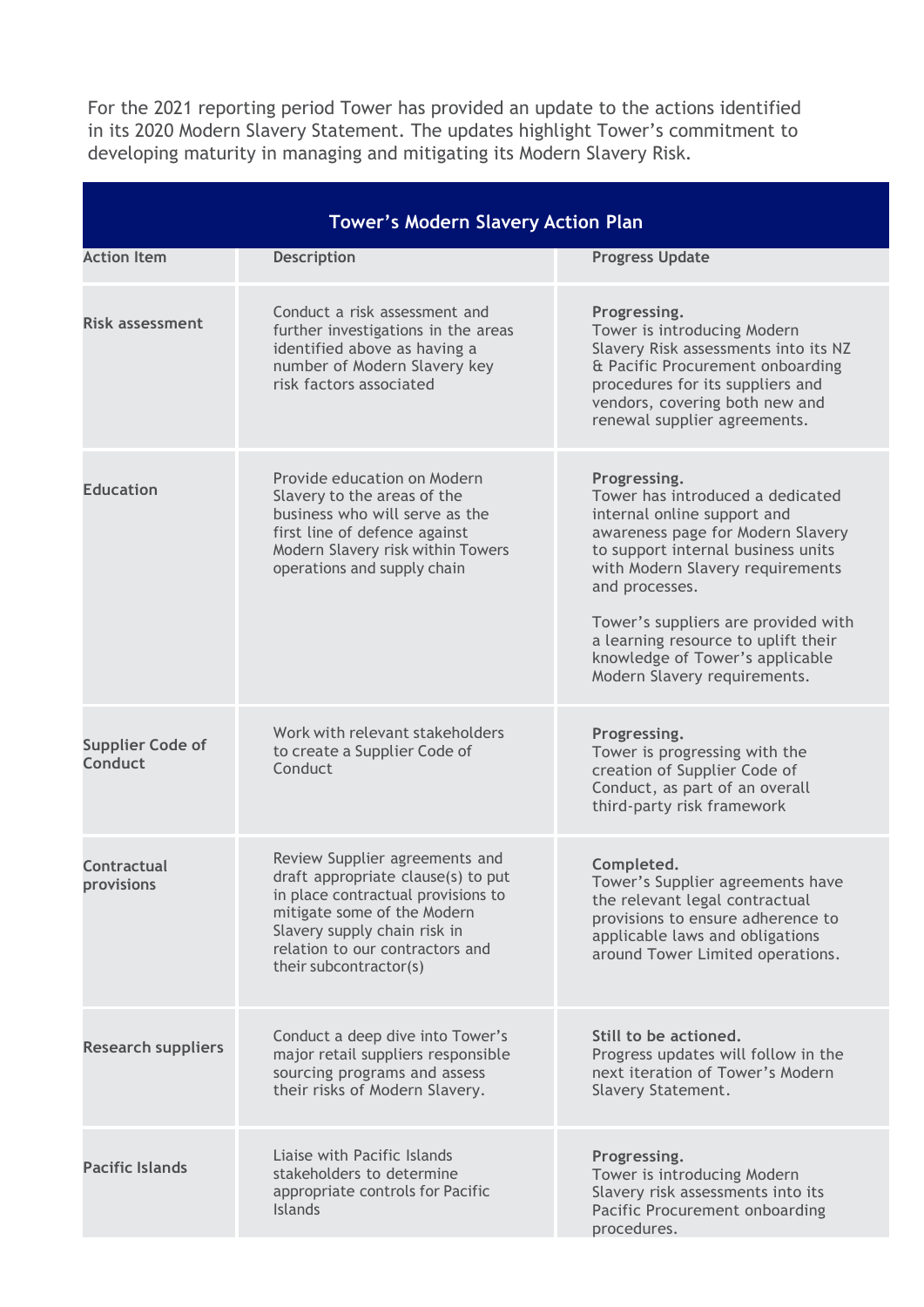# **How the effectiveness of our actions is assessed**

Tower's position is that ongoing risk and control assessment is required around mitigation of Modern Slavery risks. This ensures continuous improvement is achieved around management of activities and practices that may cause or contribute to, whether directly or indirectly, to Modern Slavery.

Tower's Modern Slavery compliance obligations are documented and Tower will assess the operational effectiveness of our ongoing control actions, as per our risk management framework, and report this in our next statement in 2023.

Our commitment is to continue to build our risk and control maturity in assessing and mitigating potential risks of Modern Slavery within our supply chain operations.